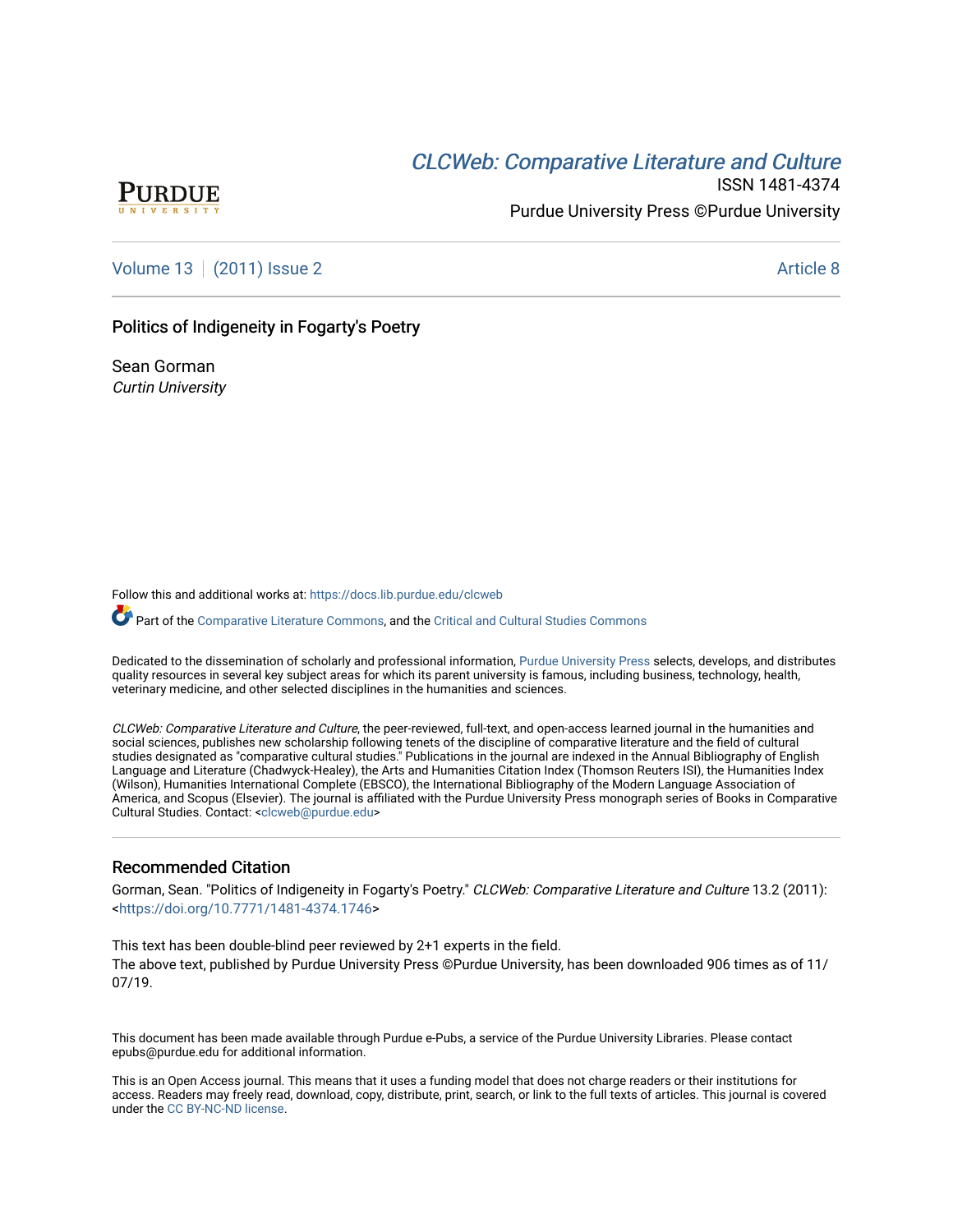# Purdue

UNIVERSITY PRESS <http://www.thepress.purdue.edu>



# CLCWeb: Comparative Literature and Culture

ISSN 1481-4374 <http://docs.lib.purdue.edu/clcweb> Purdue University Press ©Purdue University

CLCWeb: Comparative Literature and Culture, the peer-reviewed, full-text, and open-access learned journal in the humanities and social sciences, publishes new scholarship following tenets of the discipline of comparative literature and the field of cultural studies designated as "comparative cultural studies." In addition to the publication of articles, the journal publishes review articles of scholarly books and publishes research material in its Library Series. Publications in the journal are indexed in the Annual Bibliography of English Language and Literature (Chadwyck-Healey), the Arts and Humanities Citation Index (Thomson Reuters ISI), the Humanities Index (Wilson), Humanities International Complete (EBSCO), the International Bibliography of the Modern Langua-ge Association of America, and Scopus (Elsevier). The journal is affiliated with the Purdue University Press monog-raph series of Books in Comparative Cultural Studies. Contact: <clcweb@purdue.edu>

#### Volume 13 Issue 2 (June 2011) Article 8 Sean Gorman, "Politics of Indigeneity in Fogarty's Poetry" <http://docs.lib.purdue.edu/clcweb/vol13/iss2/8>

Contents of CLCWeb: Comparative Literature and Culture 13.2 (2011) Thematic issue About Indigenous Literatures Ed. Angeline O'Neill and Albert Braz

<http://docs.lib.purdue.edu/clcweb/vol13/iss2/>

Abstract: In his article "Politics of Indigeneity in Fogarty's Poetry" Sean Gorman discusses Indigenous themes and issues with regards to the poetry of Murri writer Lionel Fogarty. As Fogarty is seen as a poet who writes complex prose, his material challenges non-Indigenous readerships by subverting Standard English and conventional reading practices. Gorman suggests strategies by which to engage with Fogarty's material and, employing the theories of Mikhail Bakhtin, namely heteroglossia and dialogism, to arrive at a better understanding of the rich and complex nature of Fogarty's work. Gorman executes his analysis in relation to the political debates that have arisen since the Little Children Are Sacred report was made public and the intervention in Australia's Northern Territory occurred in 2007.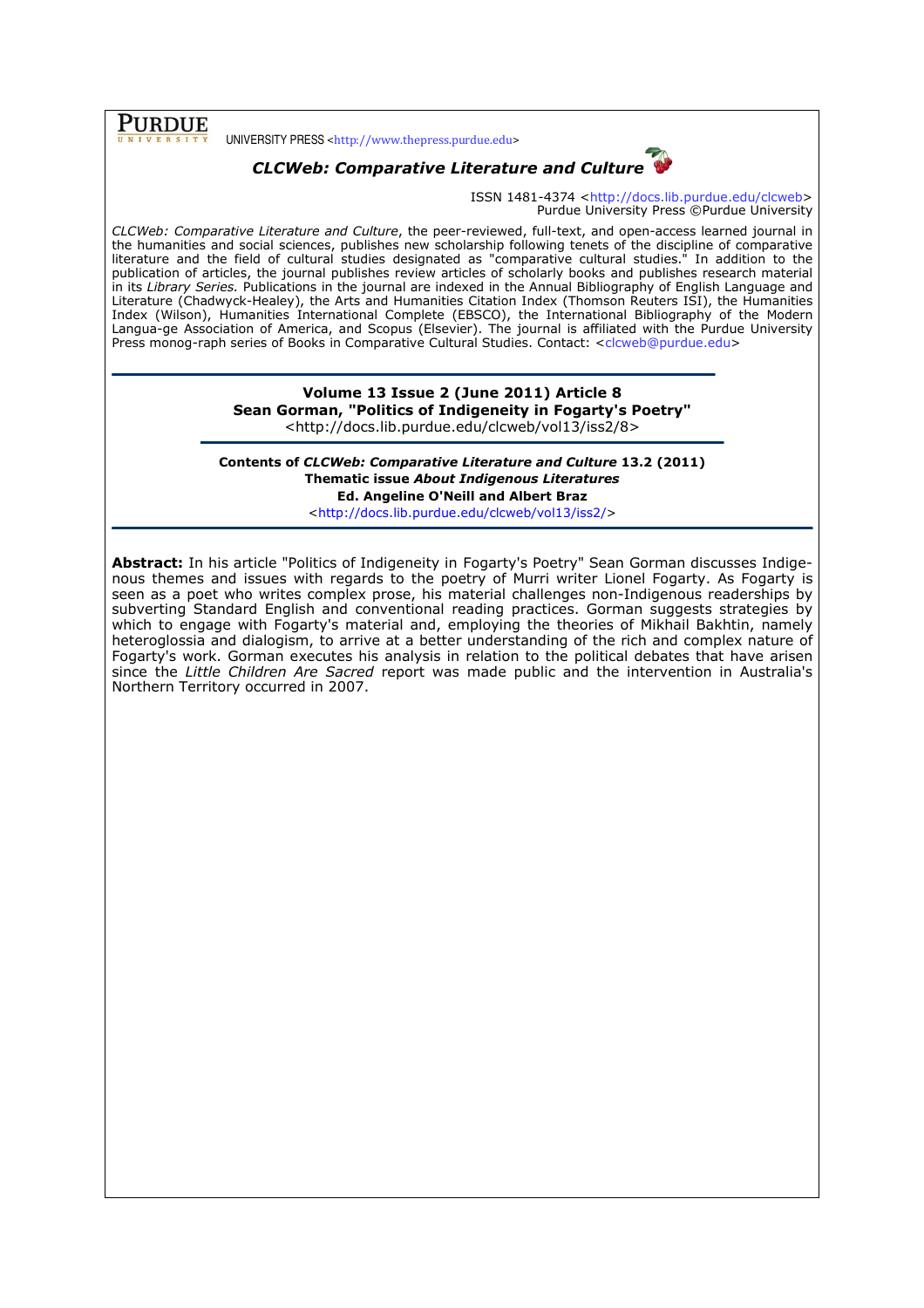### Sean GORMAN

#### Politics of Indigeneity in Fogarty's Poetry

The Murri writer Lionel Fogarty is perhaps best known to a non-Indigenous readership as an Indigenous poet who writes in a complex way. This complexity is bound up in the way he challenges and subverts the conventions of standard English and filters it through his Indigenous reality to create a distinct anti-colonial position. Fogarty has therefore been described as a guerrilla poet because of his complex poetry and the difficult themes he writes about. In this article I suggest some ideas on how Fogarty can be read by engaging with his role as a songman, thereby providing a critical framework to engage with his poetry. To do this, I employ Mikhail Bakhtin's theories of heteroglossia and dialogism to engage with Fogarty's poetry, as those theories provide an avenue for reading complex literary constructions. Finally, my analysis of Fogarty's poem "The Buzz" (New and Selected Poems 69) shows how Fogarty deals with gender relations and sexual issues within his Murri community. This analysis is performed in relation to the political debates that have arisen since the Little Children Are Sacred report was made public and since the intervention in Australia's Northern Territory, both of which occurred in 2007 (see Anderson and Wild).

Many non-Indigenous readers attempting to read Fogarty's poetry are confronted with a construct of aboriginality that is unfamiliar or inaccessible and many non-Indigenous Australians have little first-hand knowledge or experience of Indigenous Australians or, if they do, it is filtered by a limited understanding of Indigenous history and negative media constructions. This situation is problematic, as Marcia Langton suggests: "Textual analysis of the racist stereotypes and mythologies, which inform Australian understanding of Aboriginal people, is revealing. The most dense relationship is not between actual people, but between white Australians and the symbols created by their predecessors. Australians do not know and relate to Aboriginal people. They relate to stories told by former colonists" (33).

Doubt, inaction, and fear take root when little or no dialogue prevails between Aboriginal and settler Australians. The ramifications of this are that indifference becomes a normative response from non-Indigenous Australians and pervades all spectra of Australian society. For example, many Australians do not know that the life expectancy of the Indigenous population is seventeen years less than the rest of the population or that infant mortality is triple the broader population (see, e.g., Births). These conditions then create a socio-cultural disconnect that situates the colonized as the "other," a position that humiliates, frustrates, and oppresses "them" and diminishes "us." As musician and activist Bob Geldof pointed out recently at a Generation One breakfast: "You are beginning to deal with a problem that has been festering, but can be resolved and needs to be resolved, if the potential of this country is to be genuinely realised…I don't see how you can become one with yourselves when you exile from yourselves an entire part of your nation. This is what has happened I believe to the Aboriginal peoples of this country. They were forced to be exiled from themselves. That must stop" (Geldof qtd. in Moore 12). Perhaps the first thing to recognise when reading a Fogarty poem is that one is entering a different textual reality, reflective of a different lived reality. Fogarty's poetry needs to be read as coming from a place that many non-Indigenous Australians have never been and do not know about  $-$  the Indigenous margin. Having grown up on Cherbourg mission in Queensland, Fogarty is aware that his skin color has dictated how he was to be treated by state and federal agencies and associated institutions. This experience of institutionalisation has created the voice that Fogarty speaks with and spawned such poems as "The Worker Who, the Human Who, the Abo Who" (110-12), "Fuck All Departments" (70-71), "Fuck Off" (75), and "Stranger in Cherbourg Once Knew" (141): "Cherbourg / 15 years of maddened dreams / Hoping, hoping / Waiting to overtake / Misery, punishing underlying / Conditions in bitter shame / Cherbourg" (141). The anger in this poem is explicit, but this is not simply because Fogarty is using it to be gratuitous. I believe his strategy is to create a tension that the reader must work through as it acts like a kind of test: "Fogarty pushes not only the English language to its limits but his non-Indigenous readers to their limits too" (Hopfer 60). Hence, I would argue that the overt anger in Fogarty's poetry does not reduce the poetry to a diatribe if one engages with it and reads it in a socio-cultural and political context. In this way, one can see that Fogarty is seeking to show the frustrating paradox of being a Murri songman forced into using the colonisers' language to educate and inform the colonizer.

It was the awakening of this songman role with which Fogarty provides insight as to how his poetry is informed by his status and the responsibility of his role within his community. Becoming a songman was not a simple process, but one that was a struggle for Fogarty himself to come to terms with: "I didn't know what was going on. I was frightened by all these new political ideas.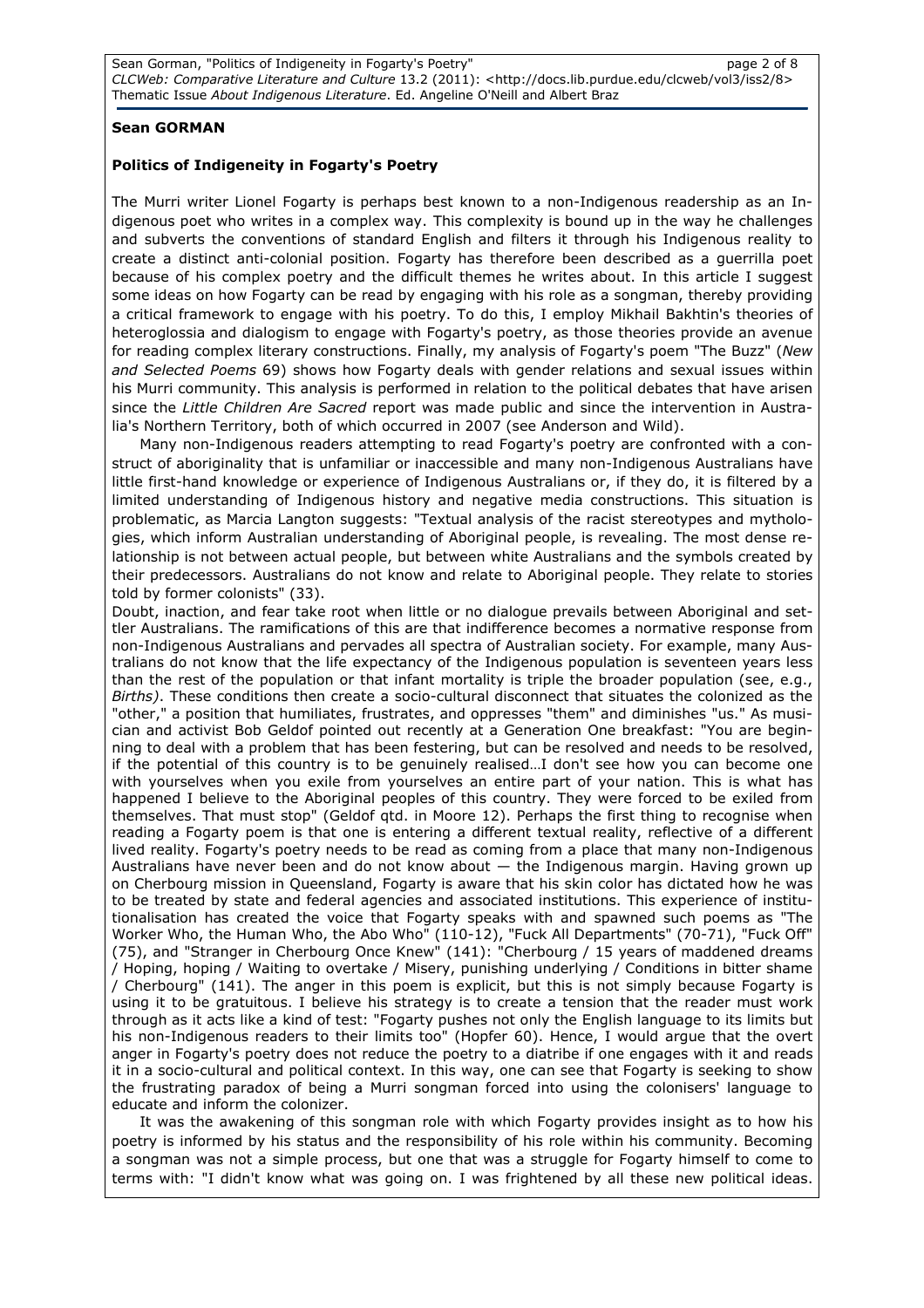Sean Gorman, "Politics of Indigeneity in Fogarty's Poetry" and the control of 8 page 3 of 8 CLCWeb: Comparative Literature and Culture 13.2 (2011): <http://docs.lib.purdue.edu/clcweb/vol3/iss2/8> Thematic Issue About Indigenous Literature. Ed. Angeline O'Neill and Albert Braz

One day a group of us went down to the Queensland Institute of Technology for a meeting. Reggie Lawrence, a cousin of mine from Cherbourg, was talking about the shit wages there. Then someone said to me: "Get up and tell the people about Cherbourg Lionel' … And so it began to happen to me. Every black person knows there is something there for them, though they mightn't know what it is ... it might be a woman or a settled life ... I had never known what it was for me. That something got into me. But then I stood up and grabbed the mic" (Fogarty qtd. in Johnson 52). The songman's role that Fogarty occupies acts as a key to his poetry. For Fogarty, being a songman requires a great deal of responsibility in the maintenance of the social codes and values that make up his Murri community. As a songman, Fogarty's duties include: "Mediating in quarrels; offering advice; foretelling coming events; healing; counteracting negative forces" (Mudrooroo 147). Fogarty's role as a songman also acts as a source of great strength, focussing his writing from within a "traditional" Murri framework and maintained through an ongoing interaction with his community. Fogarty's position within his community then enables the reader to see the crucial nature of his role, which in turn empowers him to speak with his own voice about his dreaming on his own terms.

The paradox of Fogarty using English is amplified further because he is located at a cultural nexus that most non-Indigenous Australians do not recognize in many respects. That is, Fogarty is an urban, anti-colonial, post-modern speaking subject, rather than a remote, essentialized, "authentic," silent object and the challenge for any reader of Fogarty's texts "lies in making visible the value of a writer who, with a unique style forces us to feel rather than intellectually grasp what it means to be an Indigenous person of Australia" (Hopfer 46). What Sabina Paula Hopfer is saying is that one cannot afford to assume one "knows" Fogarty's position or that one is familiar with Fogarty's aboriginality. One must allow Fogarty to inform us of it on his terms and if one chooses to ignore him thinking that his anger is too overt or his speaking position too abstract we will then miss the many messages that his writing contains. It is because of Fogarty's unique power and style as a poet, combined with the quality of his poetry, that I am compelled to engage with it. Initially, I was quite uncomfortable owing to my perception that the writing was overtly hostile. The attraction, however, was to witness a guerrilla poet attacking the conventions of the colonizer's language. I came to realize that Fogarty is "no ersatz Bourgeois black in white face, but an Aboriginal man, a poet guerrilla using the language of the invader in an effort to smash open its shell and spill it open for poetic expression" (Johnson 49). The anger is linked, I suggest, to Fogarty's development and location of being in a paradoxical position socially, politically, culturally and historically. He is simultaneously a songman using traditional themes and motifs and an urban postmodern subject grappling with the challenges of modern life. Hence, Fogarty's anger is part of the way in which he is able to mediate between his disjointed worlds, without unduly diluting the importance of his role in those worlds, or the importance of those worlds to him.

For others, Fogarty's poetry can be read in a number of ways. For example, Eva Rask Knudsen provides a succinct, yet at times wavering position on Fogarty's work ("Fringe Finds Focus"; see also Knudsen, "On Reading Grace's Potiki"). This could be read as deriving from the issue of engaging with the construct of aboriginality as Fogarty presents it. Knudsen identifies with the strength of Fogarty's poetry by locating it within an Indigenous literary tradition that has been established by poets like Jack Davis, Oodgeroo, and Kevin Gilbert. I agree with Knudsen when she suggests that it offers a great deal more than the poetry of those writers. The subversive strategies of Fogarty are undermined, however, when Knudsen states that Fogarty's poems use language "experimentally to project identity" (36). I do not believe Fogarty is using language speculatively but in a very deliberate and complex way. He is trying to describe both his Indigenous reality and the paradox of educating non-Indigenous people in regard to Indigenous issues and history using the language of the colonizer. In Fogarty's own words: "I see words beyond any acceptable meaning and this is how I express my dreaming" (Fogarty ix). One of the ways in which Fogarty's poetry can begin to be understood is through the work of the Russian Formalists, in particular Bakhtin. For the Russian formalists, language and its various applications within literature differed from standardized language usage because of literature's "literariness." They contended that the language of literature revived, or resurrected, the word "from the stale clichéd usage of everyday discourses [by reanimating] their meaning" (O'Toole 2). For Victor Shklovsky everyday discourses become habitual, and thus automatize perception. This automatized perception diminishes the individual's scope of understanding: "Through this algebraic mode of thinking we grasp things by counting them and measuring them; we do not see them, but merely recognise them by their pri-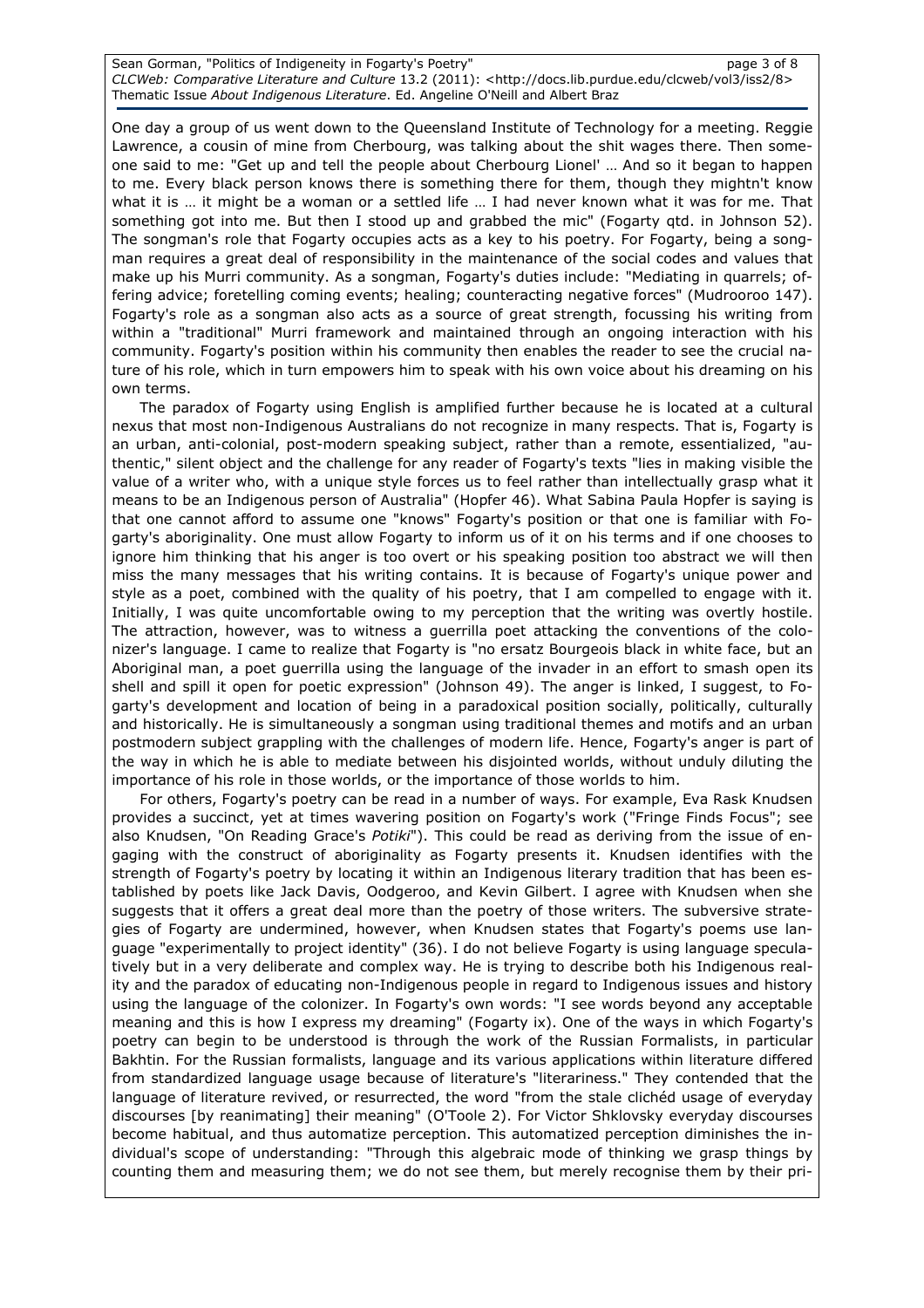Sean Gorman, "Politics of Indigeneity in Fogarty's Poetry" and the control of 8 CLCWeb: Comparative Literature and Culture 13.2 (2011): <http://docs.lib.purdue.edu/clcweb/vol3/iss2/8> Thematic Issue About Indigenous Literature. Ed. Angeline O'Neill and Albert Braz

mary features. The thing rushes past us, prepacked, as it were; we know that it is there by the space that it takes up, but we see only its surface. This kind of perception shrivels things up, first of all in the way that we perceive it, but later this effects the way we handle it too … Life goes to waste as it is turned to nothingness. Automatization corrodes things, clothing, furniture, one's wife, one's fear of war … and so that a sense of life may be restored, that things may be felt, so that stones may be made stony, there exists what we call art" (Shklovsky 105). Shklovsky suggests that to counter the insipidness of automatised language, the word needs to be resurrected by deautomatizing it. The word needs to take on (an)other dimension(s), which is essential in "making strange" one's world. He argues that this "strangeness" makes one appreciate the wider communicative, descriptive, cultural, and political spectrums that language offers. Shklovsky suggests that deautomatization, or the slowing down of the word within literature, is a textual strategy for "making things strange" (3). In this way, word sequences and sounds may be deliberately hard to pronounce and any number of strategies may be employed that force the reader into different engagements with the text. It would appear that Russian formalism offers us a way of speaking about Fogarty's poetry without reducing its power or misrepresenting his anger within it.

For Bakhtin, the social always determines the utterance (the word), which enters into a continual and ongoing process of speech-acts and dialogue and understanding how we communicate as social subjects relies on identifying the process whereby utterances are enacted with the expectation of receiving a reply. This is known as dialogism: "everything means, is understood as a part of the greater whole — there is constant interaction between meanings all of which have the potential of conditioning others" (Bakhtin 426). Hence the dialogised word co-exists as "a two-sided act … territory shared" (Morson 6). According to Bakhtin "A word, discourse, language or culture undergoes "dialogization" when it becomes relativized, de-privileged, aware of competing definitions for the same things" (426) and this textual construct of de-privilege and competition is, I argue, is precisely what Fogarty has set out to achieve, not just to challenge the non-Indigenous readership, but to invite it to begin an intersubjective, dialogic relationship with Indigenous people. While dialogism underpins the communicative interaction, heteroglossia determines the form of the utterance (debate, gossip, command) and the tone (sober, whispering, barking) due to the social context of it: "The base condition governing the operation of meaning in any utterance. It is that which ensures the primacy of context over text. At any given place there will be a set of conditions — social, historical, meteorological, physiological — that will ensure that a word uttered in that place and at that time will have meaning different than it would under any other conditions" (Bakhtin 428). Many would be aware that Bakhtin's understanding of language and literature was interconnected with the novel, not poetry. However, it was the social drivers and conditions that underpinned the novel as a political device that interested Bakhtin greatly. I argue that many oppressed groups have used poetry to speak out and reclaim their realities and autonomy and Bakhtin would be accepting of the application of heteroglossia to poetry, in this case Fogarty's poetry.

A central trait of heteroglossia is the way it operates within the social stratification of language and communication. Bakhtin identified heteroglossia as the centrifugal force that attempts to counter the centripetal force that seeks to contain and stabilize language, hence making it uniform and automatized. Language thereby acts as a social agent to produce an endless play of potential meaning. Fogarty's poetry can be engaged with if the reader is aware that he [Fogarty] is not using language experimentally but strategically. This allows him to deconstruct non-Indigenous paradigms like history and the conventions of the English language that underpin it. Fogarty's textual critique of society can be identified as a dialogic rejoinder that speaks about the political, social, and historical ascendancy of the invading group at the expense of the Indigenous "other." Fogarty uses language to contest standardized and automatized discursive constructions, which seek to contain him and speak on his behalf.

I now turn to Fogarty's poem "The Buzz" and I am presenting the original version with an alternative version: The one on the left is the text as it appears in Fogarty's book of poetry and in the one on the right Indigenous words are replaced with non-Indigenous words in italics following Bakhtin (147-49). The reading I perform is dialogic in an attempt to engage in an inter-subjective dialogue with the poet and to highlight the Indigenous themes I believe he is discussing:

| City babes that now, were we moot moot<br>When he came nyarndi up | City babes that now, were we vagina vagina<br>When he came $dope(d)$ up |
|-------------------------------------------------------------------|-------------------------------------------------------------------------|
| Him sweet Koori                                                   | Him sweet Indigenous person from Victoria/ N.S.W.                       |
| still, noondang him got jambi                                     | still, <i>dog</i> him got <i>leg</i>                                    |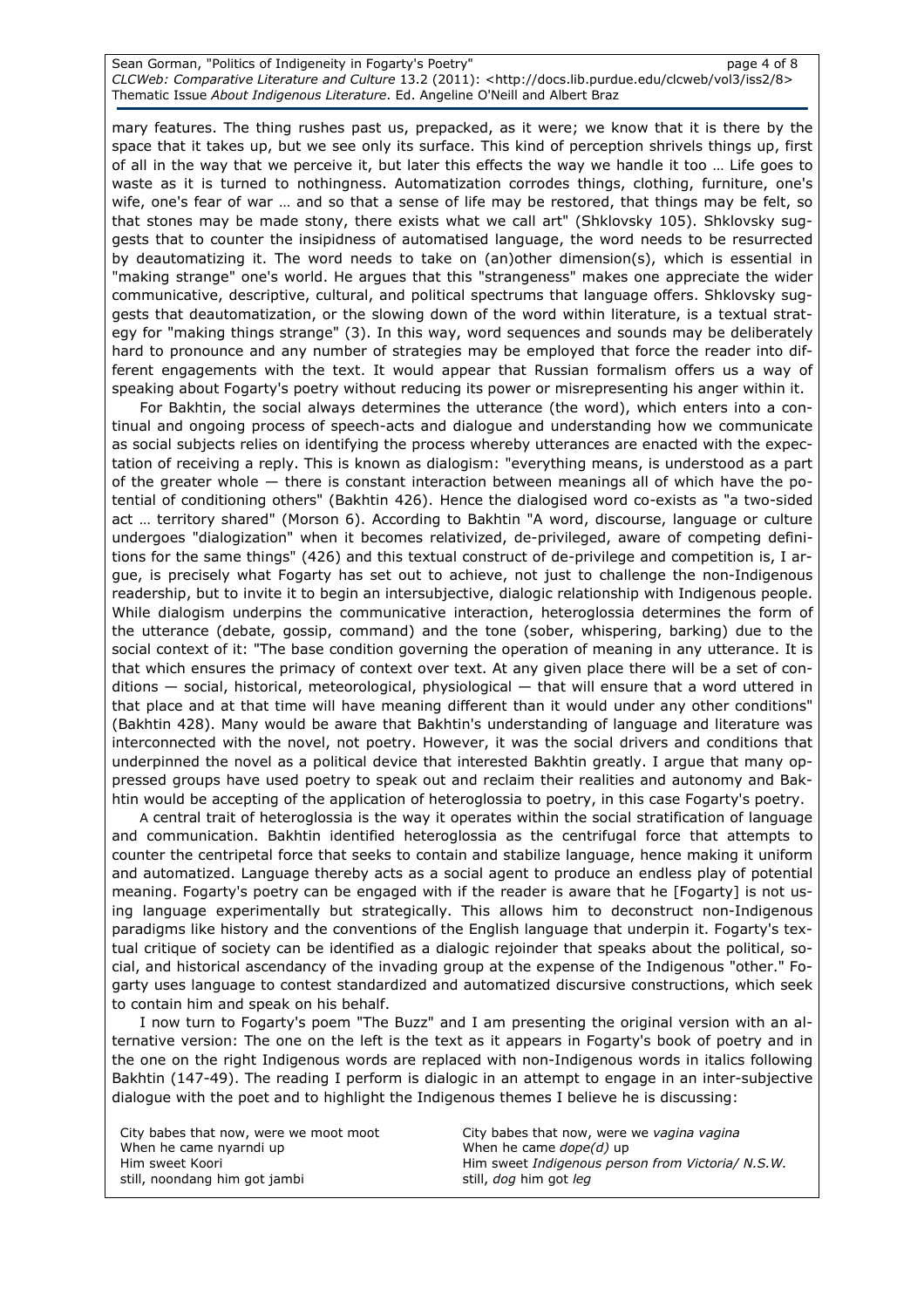Sean Gorman, "Politics of Indigeneity in Fogarty's Poetry" and the control of 8 page 5 of 8 CLCWeb: Comparative Literature and Culture 13.2 (2011): <http://docs.lib.purdue.edu/clcweb/vol3/iss2/8> Thematic Issue About Indigenous Literature. Ed. Angeline O'Neill and Albert Braz

boodoo between legs resting heavily nya to camp late at her calling Binjou Binjou I am Poor rich buildering Goongal Goongal Yeah moonoo moom same have inter-understanding take it brother, did you have a snort aw cooni goona, buzzing on you beena lied again gubba sell this shit We speak nya nya, nah Koori his bro's to you Bingoing and looking for good joonoo In your moonoo come on babes this snort snort is mirigran you. Ha, get up and see the brother fight now for his judija help you to know we is sacred people takin' My friend is cooni My mates is rooted on Dirty dirty words Like me only know this way So babes, don't old Don't moot doori we. (69)

penis between legs resting heavily nya to camp late at her calling Woman in menstruation I am Poor rich buildering Husband Husband Yeah head lice moom same have inter-understanding take it brother, did you have a snort aw shit goona, buzzing on you beena lied again white man sell this shit We speak nya nya, nah Indigenous person from Victoria/N.S.W. his bro's to you Bingoing and looking for good vagina In your head lice come on babes this snort snort is dog you. Ha, get up and see the brother fight now for his trousers help you to know we is sacred people takin' My friend is shit My mates is rooted on Dirty dirty words Like me only know this way So babes, don't old Don't vagina sexual intercourse we.

The most overt marker of this poem is its challenging textual features. It begs the question: what is being said and how can I engage with it? One of the main features of this poem is that it appears to be a more coherent text than many of Fogarty's other poems. This is in part due to my cross-culturalized understanding and to the glossary that Fogarty provides, which is a very helpful and generous provision as the reader can interchange Murri words, or Lingo, for English (such as noondang: dog, goongal: husband, cooni: shit). Lingo, heteroglossically, works on different levels in Indigenous communities and is vital to analysing specific communicative styles and practices that are inherent to Fogarty's Murri community. Lingo acts as a means of interpellation, or a linguistic badge, for Murris to recognise one another. In this way Fogarty is hailing his community. As a means of maintaining social, cultural and dialogic cohesion, Lingo allows Indigenous Australians to transmit and access information heteroglossically. They shift from within their language group to the language of the broader community.

Linguistically, there is an immediacy in "The Buzz" that permits the reader to identify with the conversational style of a group of people in a public space, like that of a park. It could be assumed that the more explicit theme of this text is the socialising and exchange of drugs, alcohol, and stories amongst a group of Indigenous men. This social reality is articulated through the expressed frustration of being "ripped off" or cheated by a "gubba" (whitefella) drug dealer: "you beena lied again/gubba sell this shit." "Shit" is a colloquial street term referring to marijuana or drugs generally, which suggests that they are smoking and/or drinking. Hence, the term "snort," the action of ingesting drugs and/or alcohol. This is developed further by the phrase "buzzin on," a specific colloquial reference to one feeling the effects of the drugs and/or alcohol. In recognizing this everyday occurrence in many communities, Fogarty is also trying to warn his community about the devastating effects of drugs and alcohol. He is using communicative strategies of indirectness and ambiguity to ask those in his community to be socially responsible (see Ashforth 43-48; Rhydwen 134-35, 170). The text is linked into his songman role to give his "brothers" a message. Fogarty is not documenting merely the social habits of his community for the wider audience but trying to connect to his community on a number of levels; for example, he is drawing to the attention of the readership and his community a pan-Indigenous identity: "him sweet Koori/Koori his bro's to you." In doing so Fogarty is educating his Murri community about the interconnectedness of Indigenous experience in Australia with regard to the socio-historical forces, such as dispossession, assimilation, and child removal, which have shaped their lives. This line works like a public awareness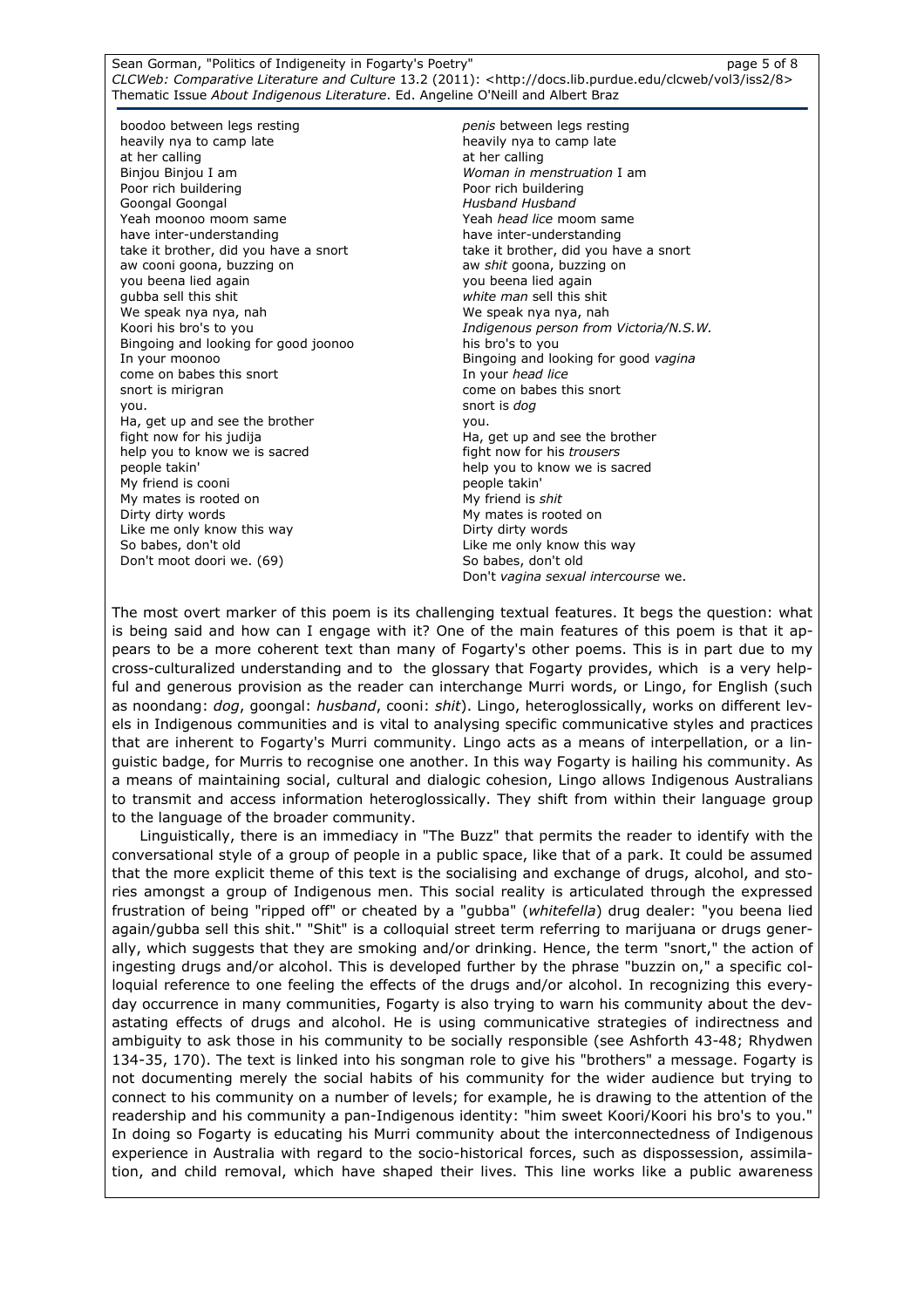Sean Gorman, "Politics of Indigeneity in Fogarty's Poetry" and the control of 8 page 6 of 8 CLCWeb: Comparative Literature and Culture 13.2 (2011): <http://docs.lib.purdue.edu/clcweb/vol3/iss2/8> Thematic Issue About Indigenous Literature. Ed. Angeline O'Neill and Albert Braz

campaign by stating that difference does not require disassociation, but an understanding that there is a commonality and a plurality of Indigenous existence and that it needs to be recognised and respected. In this way, Fogarty also acknowledges previous poets' work, especially Indigenous poet Kevin Gilbert, who asked; "Aboriginality eh? You say you want your Aboriginality back? That means having some rules don't it? You build Aboriginality boy or you got nothing" (304). Fogarty has heeded Gilbert's suggestion and is doing just that. However, there would appear to be a more pressing theme that Fogarty is attempting to address, a deeper message that is more implicit but of is of greater concern. Fogarty is using certain lexical markers to speak to his community, but specifically to the men about the way they live and the importance of their role as providers and protectors in a modern world. Terms such as "his," "bro," "husband," and "brother" are made explicit with further masculine motifs like judija (trousers) and mirigran (dog). The masculine subtext of the poem relates explicitly to the role men have in relation to women. This is borne out by the comment on sexual relations: "Bingoing and looking for a good joonoo" (vagina). Initially, the use of such a word could be seen to act heteroglossically as a form of verbal competition or display between the men. It seems, on the surface, to be a boastful gratuitous remark as the women are reduced to sexual objectification. In my opinion, this interpretation would be far too restrictive, knowing that Fogarty, as a songman, does not use language to elicit a base reaction; rather, it is a textual strategy to get the reader to stop and question Fogarty's reason for using it. Thus, the purpose of the poem is two-fold and Fogarty is using it to communicate generally. However, he is also using it to speak specifically to the men in his community about gender issues and their interpersonal relations with their women and to show the broader community how the men discuss and resolve these topics. The strongest marker of the importance of gender and sexual relations in this poem is the affirmation of the potent female symbol, menstruation: "Binjou Binjou I am." This is a key line, which is attempting to guide the reader's gaze from the overt machismo of the text to the more subtle masculine themes of guardianship and community leadership. "Binjou Binjou" refers to the ancestral understanding of the cyclic phenomenon of menstruation and menstrual blood: "in all Aboriginal communities and clans [this] was a source of djang, power and magic" (Mudrooroo 105). Hence, when a woman was menstruating, she had to stay apart from the main camp. This may be advice that Fogarty is offering to assist Indigenous Australians to re-connect with the essence of their traditional beliefs and understandings.

For Fogarty, the role of the men in a traditional sense is an important one, as they were the providers for and protectors of their clans and families. Sadly, a great deal of negativity is focussed upon Indigenous men, who are often viewed as the perpetrators of sex crimes and domestic abuse in Indigenous communities. These abuses have then been the catalyst for documents like the Putting the Picture Together report (2002) and more recently the Little Children Are Sacred report (2007), and has seen the federal intervention into the Northern Territory. Fogarty is saying that if domestic violence and abuse are to stop, it is the men who need to take responsibility. This plea by Fogarty can be seen in "The Buzz": "help you know we is sacred." He may well be saying "we" (the men) are sacred. The poet is using "sacred" in a context that recognizes Indigenous peoples' heritage that relied on 60,000 years of cultural knowledge and social practice to deal with social problems. What Fogarty is suggesting is that Indigenous Australians are sacred (powerful) and the men have the power to reclaim their communities and protect and provide for their women and children. Fogarty tries to mediate between the men and the women by asking the women for tolerance and understanding towards the men as "providers." He suggests that the men are perhaps frustrated in their attempts to find social acceptance or economic stability and are trapped in the cycle of passive welfare and dysfunction. This lack of economic autonomy and the breakdown of interpersonal and community relationships leads to a problematic situation, resulting in low self-esteem and the reliance on drugs and alcohol to deal with social dysfunction: "like me only know this way" is a plea for help and understanding and a statement that, if things are to change, then community involvement, resources, and political concerns need to be mobilized and synchronized. This social reality is made evident throughout the poem as, for Fogarty, social struggle is an everyday occurrence for Indigenous people. This struggle occurs on many different social and cultural levels but is perhaps at its most insidious in institutions and their language: "Ha get up and see the brother/fight now for his judija." This could be read as the fight of all Indigenous Australians to maintain ancestral links and conventions whilst struggling with the difficulty that is the modern, material, "white" way. Economically speaking, keeping the shirt on your back when you are living as an economic under-class is something that most Australians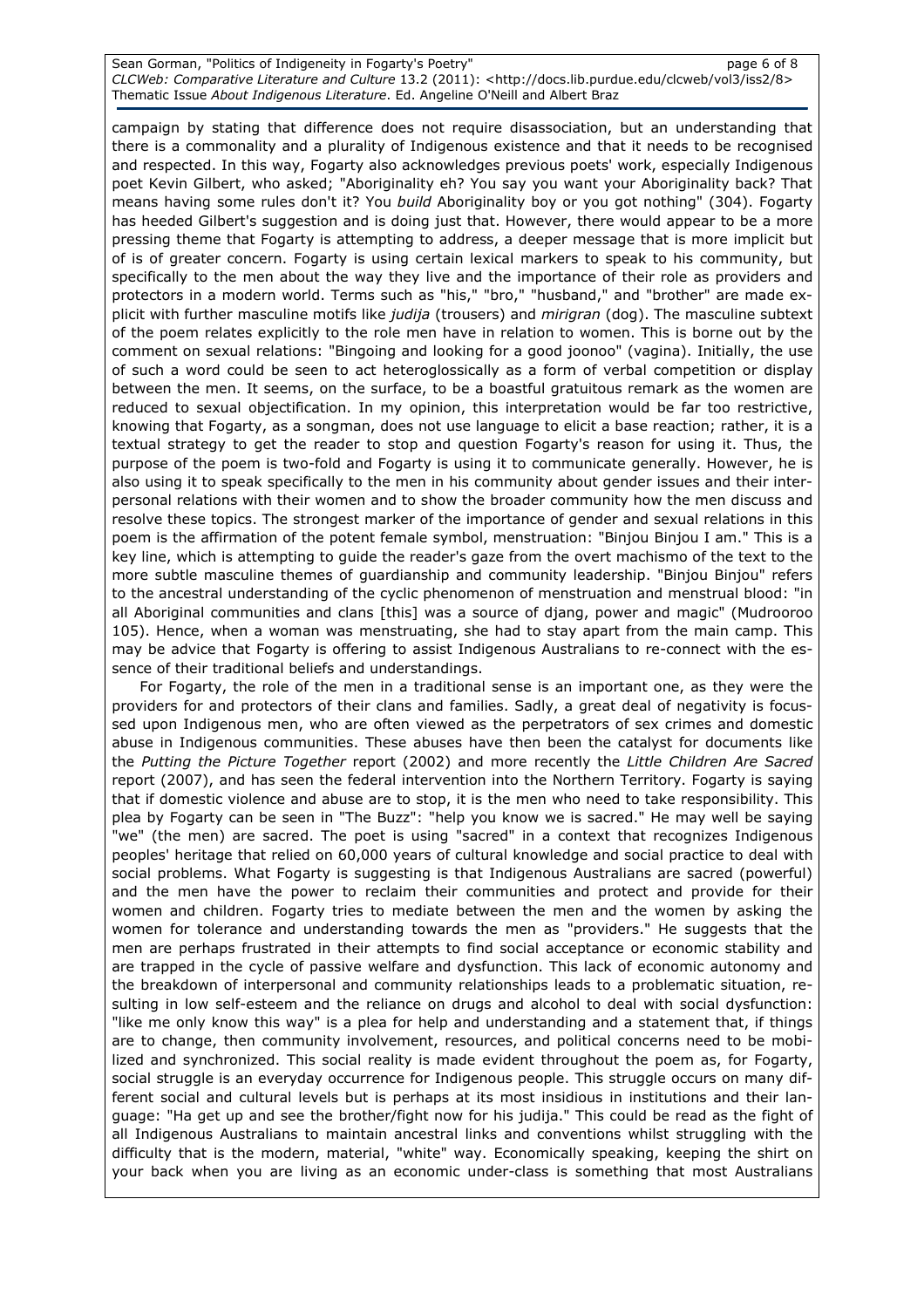Sean Gorman, "Politics of Indigeneity in Fogarty's Poetry" and the control of 8 page 7 of 8 CLCWeb: Comparative Literature and Culture 13.2 (2011): <http://docs.lib.purdue.edu/clcweb/vol3/iss2/8> Thematic Issue About Indigenous Literature. Ed. Angeline O'Neill and Albert Braz

would have little comprehension of, especially in the current resource boom that Australia is experiencing. In the second last line of the poem we read: "So babes don't old." Is this a pun? Perhaps Fogarty is pleading on behalf of his "bro's" to the women of his community to understand the monolithic immensity and social complexity of the status quo. Perhaps he is saying, "Don't hold 'me'" to something that cannot be changed or at least is very difficult to change due to institutionalized and systemic racism that has been so effective in causing and maintaining social and economic division between the coloniser and colonised.

In conclusion, by employing Bakhtin's heteroglossic and dialogic functions of language, we are able to process information differently and so make new meanings. In order to analyze Fogarty's work, the understanding of language needs to be critiqued and analyzed in conjunction with how Fogarty articulates the world as he sees it. As a songman, Fogarty can be seen to be dealing responsibly with the negative effects of society by concentrating on specific themes like drug abuse, social organisation, kinship ties, gender roles, community respect, and the loss of specific "traditional" cultural understandings. He does this by challenging the reader's perception of things through major themes and binaries: park/ceremonial site: drug (ab)user/custodian: contemporary / traditional. Despite Fogarty's seemingly explicit textual hostility, I argue that he is appealing to non-Indigenous people to come to a greater appreciation of what it means to be an Indigenous Australian. This is a difficult task because of differences in socio-cultural abilities to conceptualize and comprehend the "other" and his/her history. Fogarty's voice operates in the context of the songman who is compelled to speak of his vision/dream as a means to foretell, warn, heal, or counter the forces of negativity but it also operates dialogically expecting that the readers will open up and discuss with him and others the themes of his ideas. The only way we can do this is through the language that Fogarty uses and how he understands, frames, and articulates his version of the world. Fogarty's explicitly different articulation demands a different perspective of standardized language if one is to begin to comprehend what he is saying. Through his obliteration of automatized, routine perception and the foregrounding of socio-political and cultural themes he deems important, the reader can begin a process of engaging with the margin and those that occupy it. In this way, Fogarty's poetry allows one to challenge the master narrative of Australian history and it does this by stifling the establishment's centripetal boasting, thus allowing the centrifugal Indigenous voice to speak and be heard.

#### Works Cited

- Anderson, Pat, and Rex Wild. Ampe Akelyernemane Meke Mekarle: Little Children Are Sacred. Report of the Northern Territory Board of Inquiry into the Protection of Aboriginal Children from Sexual Abuse. Darwin: Northern Territory Government, 2007.
- Ashforth, Teresa. Aspects of Communication between Aboriginal People and Representatives of White Law. Ph.D. Dissertation. Perth: Murdoch U, 1990.
- Bakhtin, Mikhail. The Dialogic Imagination: Four Essays. Ed. Michael Holquist. Austin: U of Texas P, 1981.
- Births of Aboriginal and Torres Strait Islander Australians. Canberra: Australian Bureau of Statistics (2010): <http://www.abs.gov.au/ausstats/abs@.nsf/Products/3301.0~2009~Chapter~Births+of+Aboriginal+and+ Torres+Strait+Islander+Australians?OpenDocument>

Fogarty, Lionel. New and Selected Poems: Munaldjali, Mutuerjaraera. Melbourne: Hyland House, 1995.

Gilbert, Kevin. Living Black: Blacks Talk to Kevin Gilbert. Ringwood: Penguin, 1978.

- Gordon, Sue, Kay Hallahan, and Darrell Henry. Putting the Picture Together: Inquiry into Response by Government Agencies to Complaints of Family Violence and Child Abuse in Aboriginal Communities. Perth: Department of Premier and Cabinet Western Australia, 2002.
- Hopfer, Sabina Paula. "Re-Reading Lionel Fogarty: An Attempt to Feel into Texts Speaking of Decolonisation." Southerly: Journal of the English Association 62.2 (2002): 45-64.
- Johnson, Colin, "Guerrilla Poetry: Lionel Fogarty's Response to Language Genocide." Westerly: A Quarterly Review 31.3 (1986): 47-54.
- Knudsen Rask, Eva. "Fringe Finds Focus: Developments and Strategies in Aboriginal Writing in English." European Perspectives: Contemporary Essays on Australian Literature. Ed. Giovanna Capone Giovanna. St Lucia: U of Queensland P, 1991. 32-44.
- Knudsen Rask, Eva. "On Reading Grace's Potiki." CLCWeb: Comparative Literature and Culture 13.2 (2011): <http://docs.lib.purdue.edu/clcweb/vo12/iss3/6>.
- Langton, Marcia. "Well, I heard it on the radio and I saw it on the television": An Essay for the Australian Film Commission on the Politics and Aesthetics of Filmmaking by and about Aboriginal People and Things. Sydney: Australian Film Commission, 1993.

Moore, Tony. "Australia is Economically Stupid: Sir Bob." Brisbane Times (19 May 2010): 12.

Morson, Gary Saul. "Who Speaks for Bakhtin?" Bakhtin: Essays and Dialogues on His Work. Ed. Gary Morson. Chicago: U of Chicago P, 1986. 6-22.

Mudrooroo. Aboriginal Mythology. London: Aquarian, 1994.